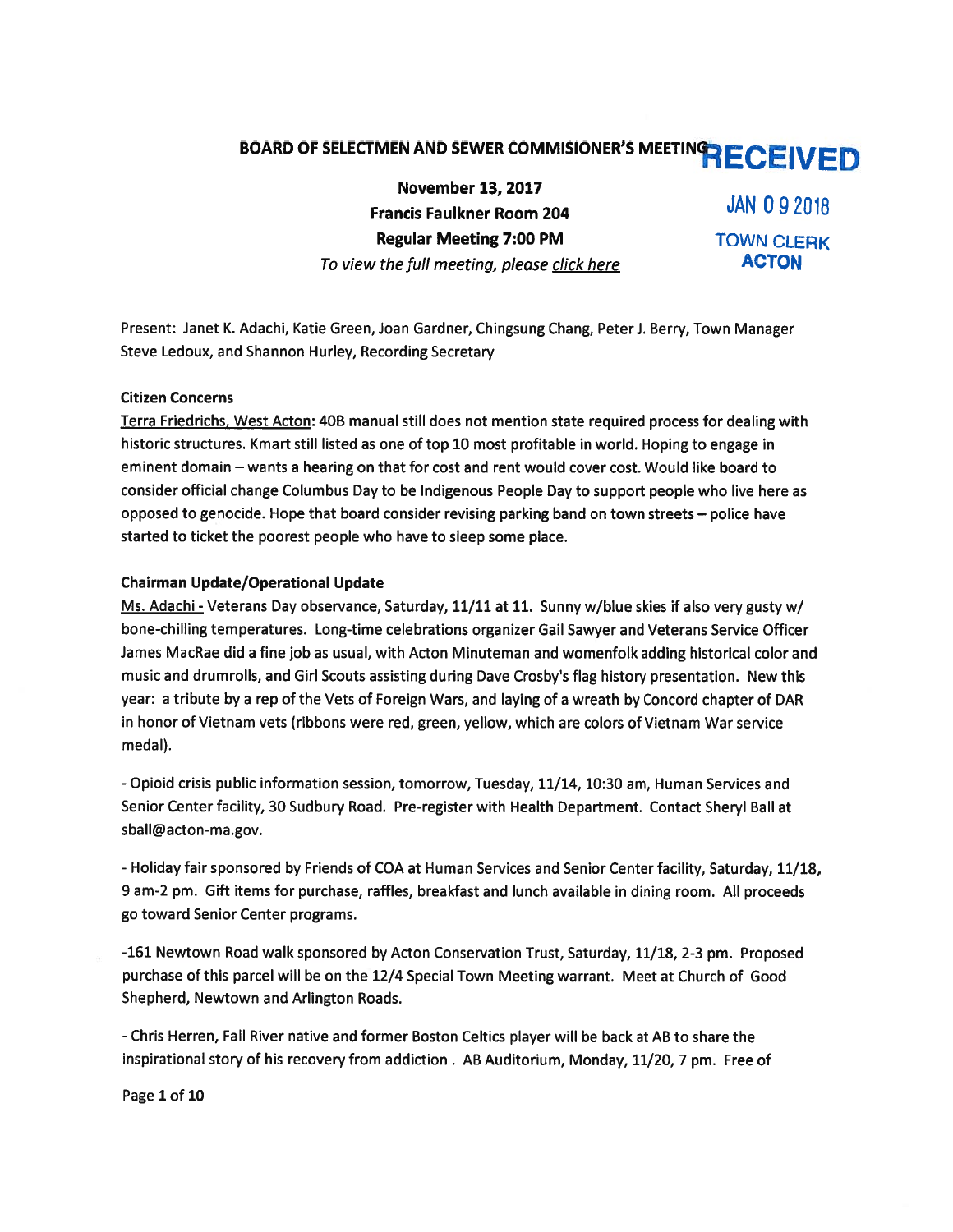charge. Sponsored by AB Family Learning Series, AB Regional PTSO, ABUW, Danny's Place, Town of Acton.

-CPR training, Tuesday, 11/21, 5:30 pm, PSF. \$65 charge, need to pre-register. Contact Tom Matthews, tmatthews@acton-ma.gov.

-Voter registration for any resident eligible to vote who isn't registered and wants to be able to participate upcoming 12/4 Special Town meeting. Town Clerk's office will have extended hours, Friday, 11/24, 8 am-8 pm.

-Household Goods blanket drive in collaboration with Acton Real Estate. Drop off gently used blankets and comforters at Acton RE, 525 Mass Aye, #105 or call 978-263-1166 for pickup. Through 12/30. If you're <sup>a</sup> LWV member and plan to attend the annual Chat 'N Cheer next month, someone will be collecting blankets there, too.

- Nagog Pond water treatment <sup>p</sup>lant: special BOS meeting for reopened hearing next Monday, 11/20, 7:00 pm, Room 204.

-Acton Chinese-American Civic Association — Yanni Gou proposal for socializing/education event w/BOS; originally propose<sup>d</sup> for year-end, but Ms. Adachi suggested post-2018 after Town Meeting would be better.

- Finally, today is Joan Gardner's birthday.

Mr. Ledoux — Took CPR class, it was just terrific. Process of working budget will be presenting the budget 12/18 - finalizing budget. Lisa sent email to board since losing regular meeting do to Special Town Meeting - Monday 12/11 to have <sup>a</sup> make up for 12/4. Heard from majority and ok on that. Won't be able to attend next meeting Monday meeting because of medical procedure.

#### Public Hearings and Appointments

7:10 PM Stormwater Bylaw, Chapter X: Drafts are available at Land Use Department and Town Clerk's Office. Matthew Selby, Director of Land Use Department and Paul Campbell, Town Engineer. By-law Pass 11/10/2015 sometime in last <sup>18</sup> months board designated jointly Land Use Department and Engineering Department as the implementing authorities for the bylaw. Draft regulations for approva<sup>l</sup> tonight.

Mr. Campbell: Bylaw is intended to address gaps in jurisdiction for Stormwater management. Number of projects that in the gaps between those. Same standards as everything else but just covering the gaps in that bylaw. Couple of projects now -A&R subdivisions — subdividing land along <sup>a</sup> road already exists would be regulated under this bylaw to control size of projects. Wrote carefully, also helps with our MS4 permit town with EPA to regulate Stormwater. Updated as that becomes more final permit. Mr. Campbell gave <sup>a</sup> brief overview of Stormwater presentation.

Ms. Green: Thank you for putting this together. Confirming that implementing authorities and these don't have to go before the BOS? Page 2 of 10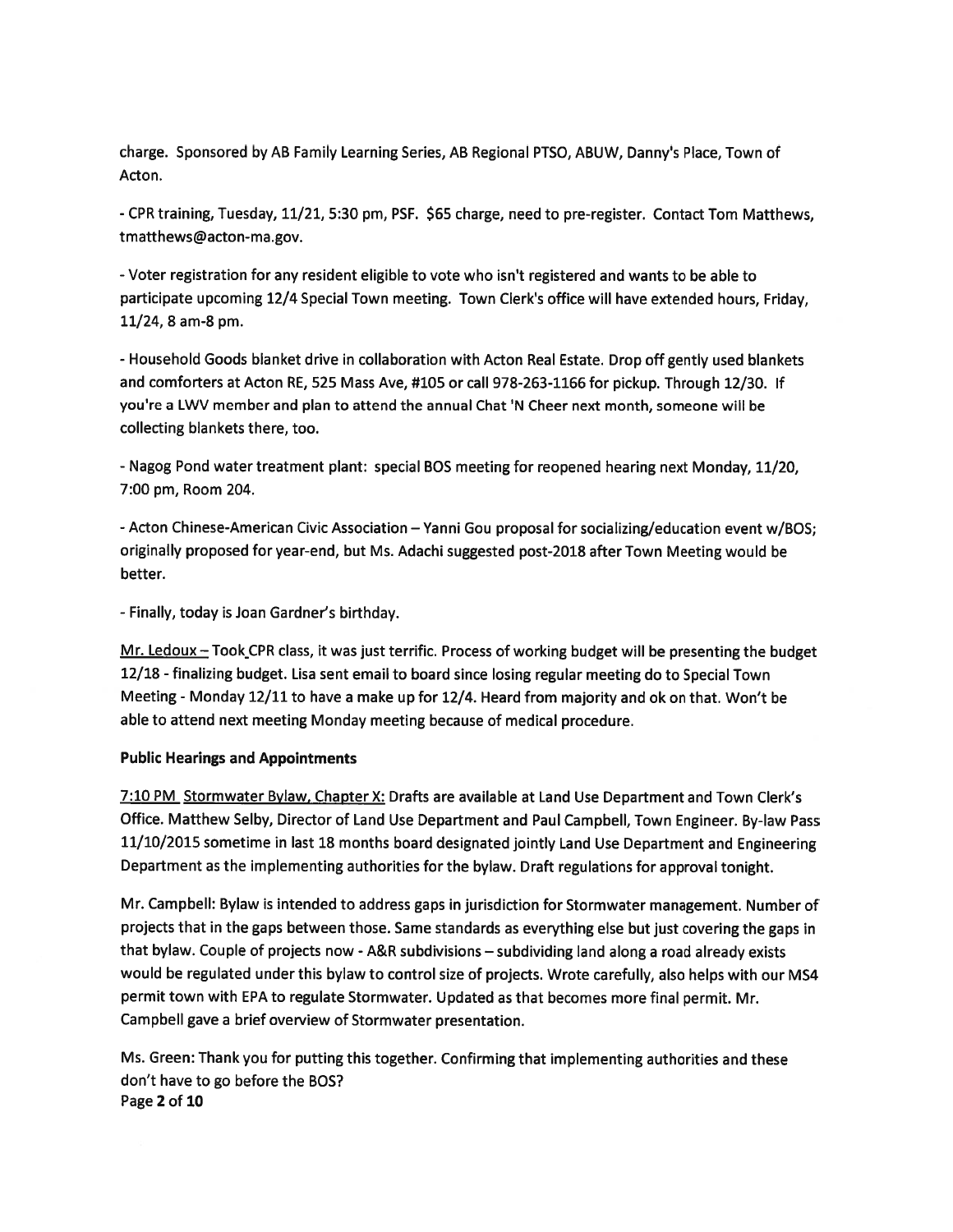Mr. Campbell and Mr. Selby: Yes.

Ms. Green: You mentioned this would impact developers and people who know general regulations like this; are you planning education or do you think most of the people who pull <sup>a</sup> permit already deal with these regulations in other city and towns and don't need to know more intricate information on Acton? Mr. Campbell: I tried reaching out but there wasn't much interest, basically "tell us what you want and we'll do it." It will be <sup>a</sup> learning process with them. We are required in new MS4 permit to provide training. Slowly work this in over the winter

Mr. Berry: Saw ability if permit is denied to appeal but there are no standards or description of the process.

Mr. Campbell and Selby: Appeal process in bylaw and I think it jumps right to court. There is nothing local for the appeal process. It is outlined in the bylaw.

Mr. Berry: Hasn't the EPA come up with requirements for upgraded MS4 permits and pu<sup>t</sup> off for <sup>a</sup> year? Will we have to redo these in the future?

Mr. Selby: The regulations as drafted are in concert with the existing 2016 general permit, the only difference is that required that the 1<sup>st</sup> inch of run off is to be captured and treated and the state DEP Stormwater standards only require  $\frac{1}{2}$  inch, it is consistent with the Acton and federal permits when it becomes effective.

Ms. Adachi: Question about information dated back in February when original presentation and slides and draft that was red lined and there were comments in purple, it looked as if that was an attorney? Did you incorporate the comments in purple?

Mr. Selby: Yes we did run this by council and those comments in purple were incorporated.

Ms. Adachi: Have you gotten input from the water district, planning board or other departments?

Mr. Selby: Public works and Land Use Departments, yes. But we did not reach out to greater boards, figured reinforcement were in house.

Ms. Adachi: Suggested to let to water district know - they may have perspective or may be fine with it because of interest. <sup>I</sup> can send this edit on the permit check list to you. First line of permit check list it is singular and plural mixed together. Thank you, did you use <sup>a</sup> template?

Mr. Campbell: Used Site Plan Special Permit process and had council review it.

Terra Friedrichs, West Acton: Is this that you are deciding tonight for regulations outside or par<sup>t</sup> of bylaw?

Mr. Selby: Pursuant to the bylaw — regulations that are adopted by agency or office. Pursuant to accordance with the bylaw

Ms. Friedrichs: Could this be changed by the board with another vote?

Mr. Selby: Intentional but in event that changes implementing officials want to make with our approval and don't have to go to town meeting.

Ms. Friedrichs: So the Town has the ability to loosen regulation with <sup>a</sup> simple vote?

Mr. Campbell: Minimum standards are in effect for last 18 months.

Ms. Friedrichs: Would this make it tighter?

Mr. Campbell: Yes.

Ms. Friedrichs asked Mr. Selby to look and see if there is a limit to removing land and would like a formal response. Only stumbled upon this, just thought it was <sup>a</sup> review.

Page 3 of 10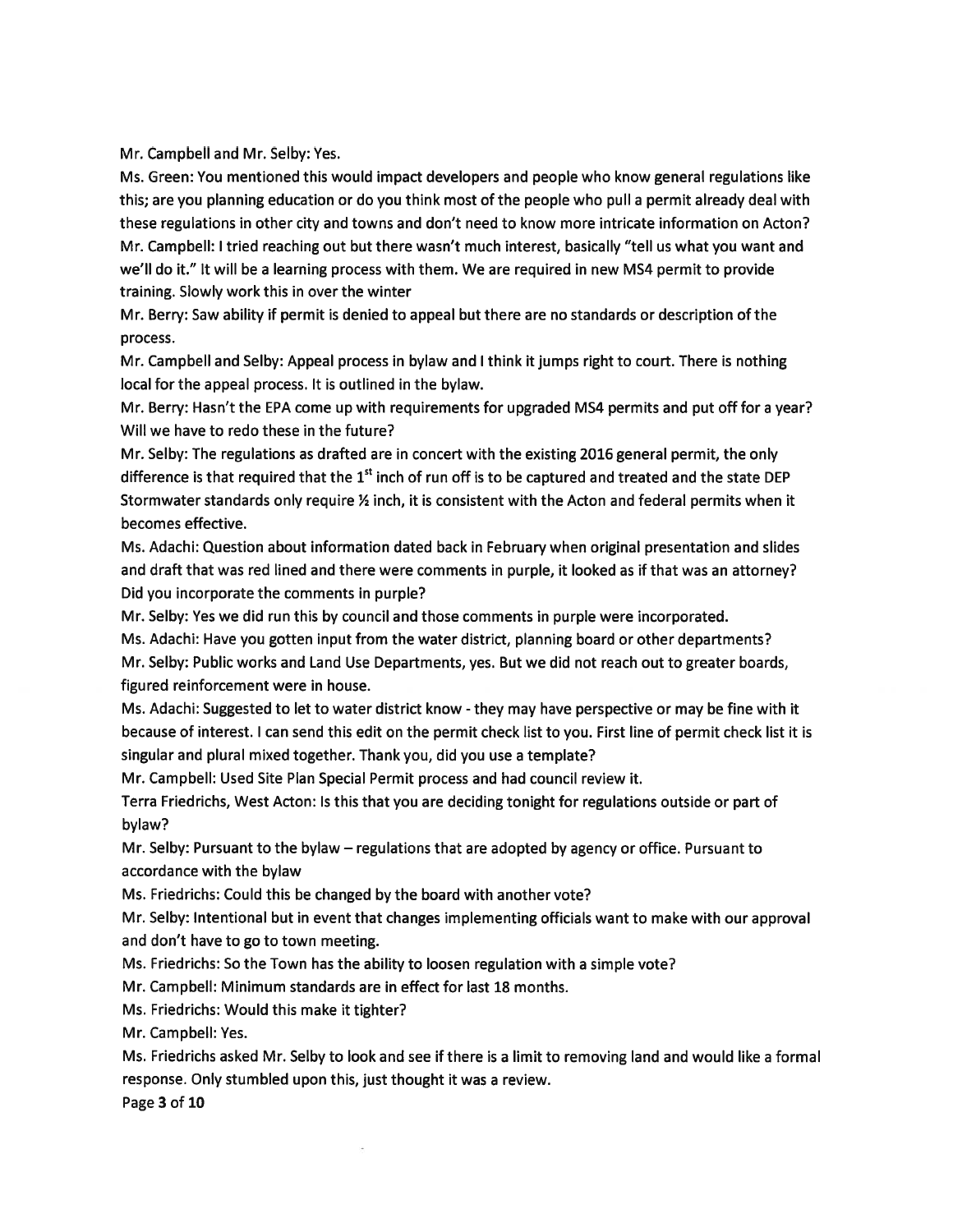Danny Factor, 11 David Road: Is there a date that this would go into effect?

Mr. Selby: Immediately.

Mr. Factor: If Green Acton wanted to consult would you be willing to do that prior to putting this into effect? Can we amend the proposal to go into effect at some prospective date?

Mr. Selby: Sure.

Ms. Adachi: Would like the Water District way in on the draft.

Ms. Green: Put into effect now and if comments and need to pu<sup>t</sup> date come back and update them later, handle in the interim instead of waiting. Agendas are packed.

Ms. Green moved to approve to adopt Stormwater Bylaw, Chapter X. Ms. Gardner seconded. All Ayes.

# Selectmen Business

REP Review for 43-45 School Street: Mr. Ledoux: Explained that town acquired property through nonpaymen<sup>t</sup> of back taxes, it is <sup>a</sup> duplex building that had no electricity or heat for 20 years. Mr. Selby gave brief description about the REP for affordable housing purposes. Habitat for Humanity was interested, 2 other potential applicants, but not enough profit for them for the affordable housing income restrictions. Offering \$1.00 for Habitat to purchase. In order for the development to work Habitat will be seeking grants from community preservation committee. Nancy of ACHC explained that ACHC gave the \$1.00 from its CPA funds in order to make the project eligible for affordable housing. In order to be eligible the property had to be acquired with CPA funds. Counsel said yes and would be fine. Habitat doesn't have contractors lined up at moment. Habitat general contractor taking care of project. Historic District Committee came to see the house. HDC's main concern is the exterior and retaining original windows and doors. Habitat will also apply for <sup>a</sup> CPA gran<sup>t</sup> to bridge the gap for windows and doors. The siding will be sanded and retained.

Ms. Adachi: Thinks this is outcome is fantastic. There's other leverage so to speak.

Mr. Berry: CPC received Habitats applications this week; will be meeting on Thursday and going over all applications. Recommends to point out real estate taxes. Condition that taxes be assessed based on the sale price of the property and not the appraised value.

Mr. Selby explained that Habitat will resell the units to the buyers at affordable prices.

Ms. Green: Thank you to HPHP. What happens if doesn't receive CPA grants for full amount? Is there <sup>a</sup> backup plan on how to ge<sup>t</sup> that money, ability to preserve make up cost what typically budget? Carolyn Reed, HPHP MCM: Excited to be building in Acton again. Absence of CPA funds we would raise funds — We don't open applications until we have building permit. Preference is to people who already live in Acton.

Ms. Green: Great, pu<sup>t</sup> together application - look forward to having it here.

Terra Eriedrichs, West Acton: So excited and love the project. Because property was free we are in position to ask to go to extremely low and be first purchase in MA and hope board considers that. Environmental concern: the old wood is often way better than new wood. Windows should be retained and refurbished and that can be done affordably.

Ms. Reed: In order to pu<sup>t</sup> in CPC we did meet with historical person who seems as though he can restore these windows to their natural state.

Page 4 of 10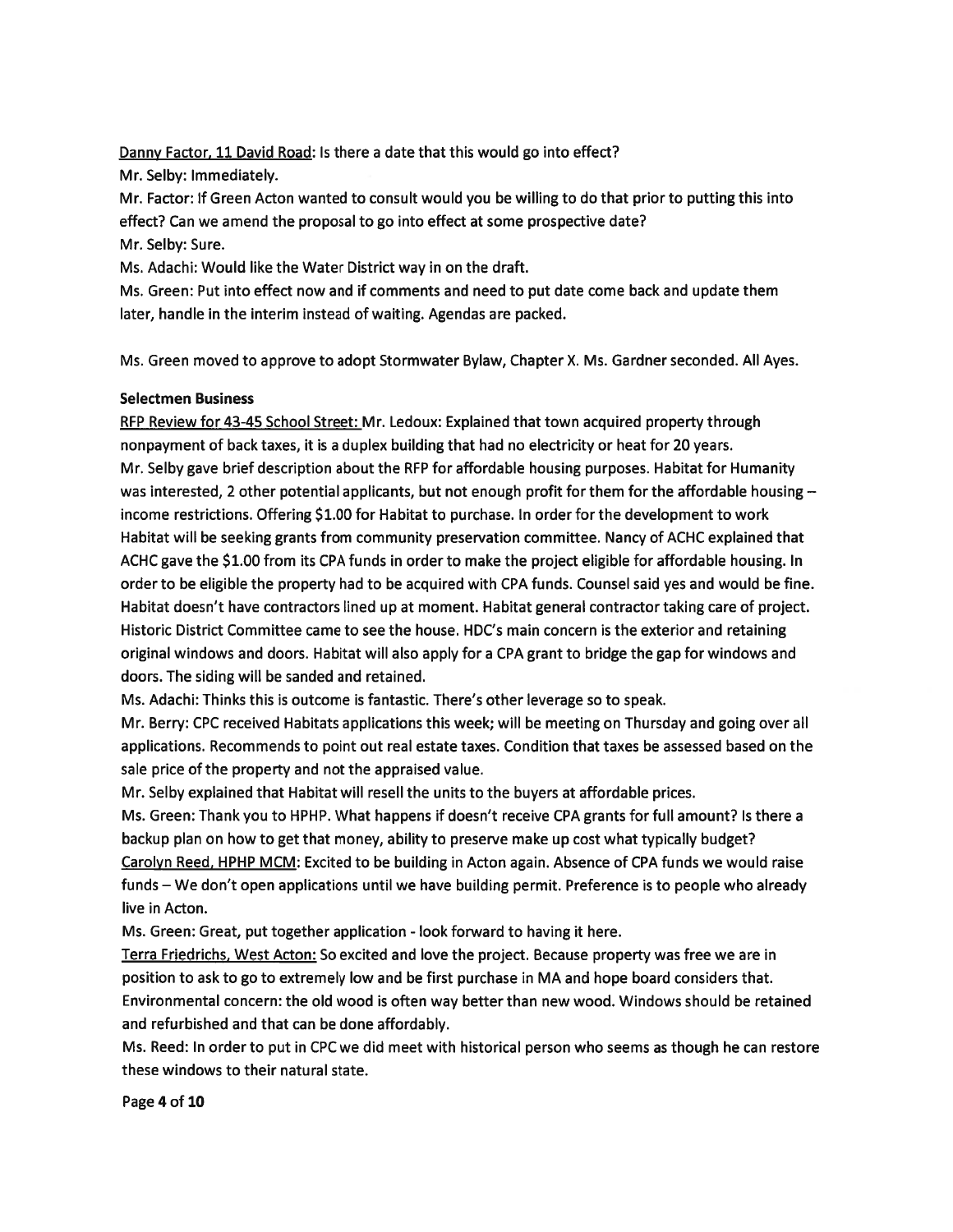Ms. Green motioned to award REP for 43 School Street to Habitat for Humanity. Ms. Gardner seconded, All Ayes.

## Acton-Boxborough Building Proiect Presentation:

Short presentation video. Dennis Bruce, School Committee Douglas School and Marie Altieri. We are on year 3 of master plan. Partner with MSPA- one of 87 submittals and 1 of 17 that were selected. Process we are following to max reimbursement. Year 3, entering phase 4, which will be 7-9 years depending on approval process and construction. Preferred option, <sup>a</sup> twin school, for two pre-K—  $6<sup>th</sup>$ , elementary school. Gates is first to be looking at. Will explore Conant as needed. Treated as a campus and school will be built on Gate's side, parking and playgrounds build on Douglas side. Better walkable bridge would connect two sites. Construction can take place while school is in session, once complete they will both be torn down. 21 K-6 classrooms, art and music, special education, small group spaces like CT PT, English language and reading would all be separate. 8 pre-school classes with access to art music and physical therapy in elementary school - do not have access those now. Costs: 12/04 will vote feasibility study \$1.3 million, MSBA will reimburse 45.3% <sup>=</sup> \$590,000, ABRS responsible for \$710k. Needs approval from both Acton and Boxborough to spend the money set aside. No increase at all to town tax payers. \$1.3 million will be used for site-civil analysis and architectural fees. \$1.3M can be rolled back into project.

Projected Costs: \$100 million - \$120 million overall project, MSBA may give \$40 million - \$54 million reimbursement. With twin building we could go another route to do repairs to do ADA requirements. MSBA perspective we have been accepted for Douglas School. Repairs: \$39,000,000. Best use of the towns resources and go through MSBA process and standards.

Ms. Adachi: Really interesting, familiar with the project. Good to have quick overview.

Ms. Green: Thank you for coming. Commend the district of process and ge<sup>t</sup> here and to the preferred option. Asked to clarify things like consideration how energy efficient the building would be and if go for led certification does that happen during the feasibility stage or design stage?

Ms. Altieri: During design phase. We will do everything we can to be as energy efficant as we can. The districts has awards for being national recognized for energy efficiency. In addition to that MSBA reimburses at <sup>a</sup> higher rate for more energy efficient.

Ms. Green: Would it be <sup>a</sup> bump for regional? Hopefully that is still the case. Enough money into proposed feasibility study to do <sup>a</sup> thorough analysis to do two sites if Gates does not work? Ms. Altieri: Yes, we went <sup>a</sup> little higher on the feasibility study, have to log in cost of project with MSBA and total amount they will reimbursement and know about any ledge or water etc. so there is money in there for issues.

Ms. Green: Extra money can be rolled into next phase of project? Asked Ms. Altieri to talk briefly about the status of the A&D fund.

Ms. Altieri: Currently \$4 million balance which is 4.3% of budget, we would be taking out the \$710k and that would leave us at about 3.5%.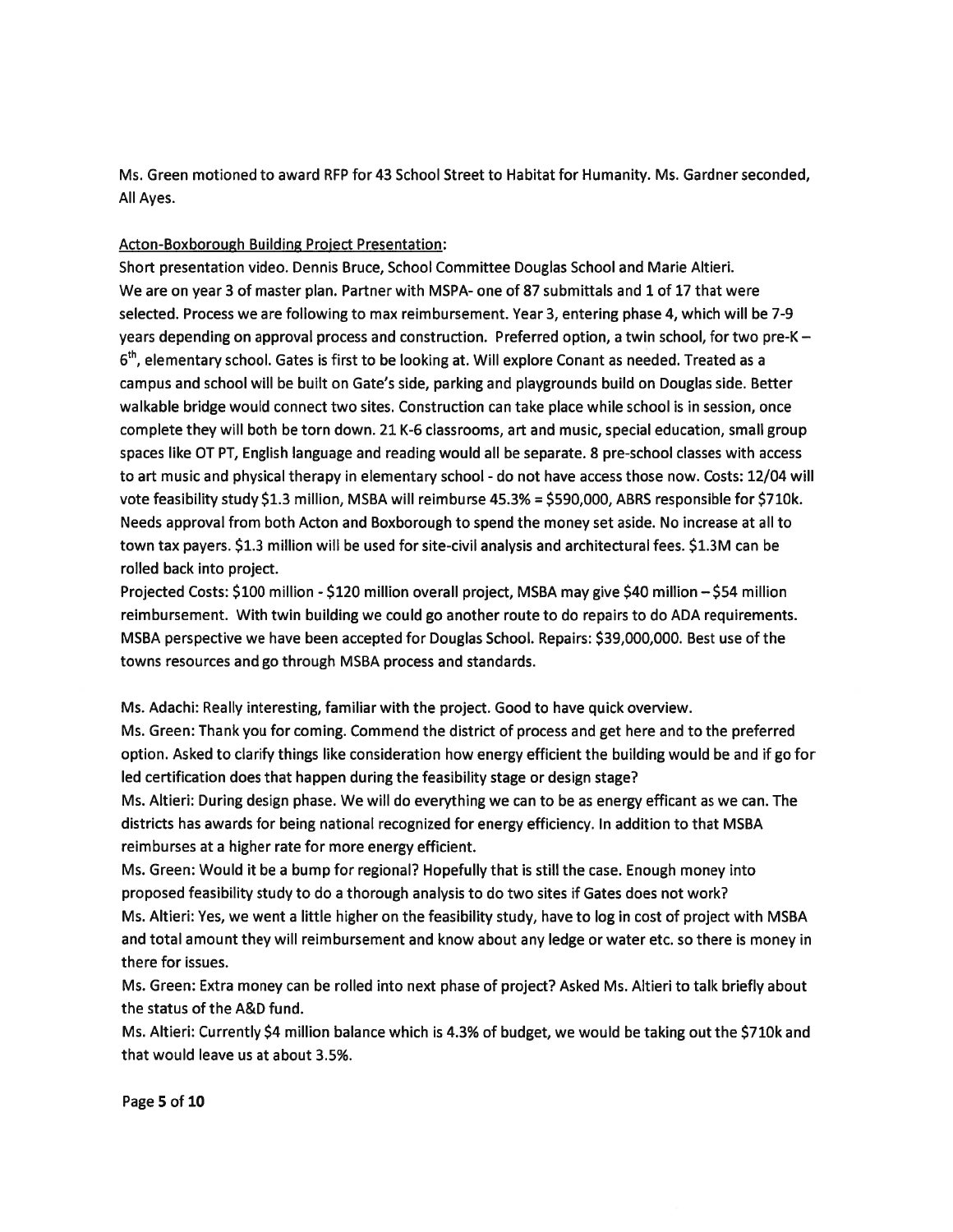Ms. Gardner wondered if it was at Gates will the two schools maintain own identities? And the answer was yes.

Mr. Berry fully supports the project.

Ms. Adachi: Do you have to front the full \$1.3K and the reimbursement <sup>g</sup>ives you <sup>a</sup> net expenditure of \$710?

Ms. Altieri: The warrant is to approve expenditure \$1.3M, MSBA will reimburse as expenses as they come in, will not have to front more than the \$710k.

Terra Friedrichs. West Acton: By your slide to me over 10-20 years the enrollment increases by 10-15% is that right?

Ms. Altieri: Enrollment projections changed <sup>a</sup> bit in last 2 years based on sales of existing homes. Looking to increase about 200 students at elementary level in 10-12 year, 8%. There was <sup>a</sup> decrease from 2008-2013 and picked up rapidly increased 65% between 2015 and 2017.

Ms. Friedrichs: Understands the need for Douglas to be replaced. Concerned that there has been grand decision of primary option that should have been made at Town Meeting vote, without respec<sup>t</sup> to carbon footprint. Hope there is enoug<sup>h</sup> money in there to do 2-3 sites - Urged to revise proposa<sup>l</sup> and look at 3 options in detail and make decisions afterwards.

Presentation of Special Town Meeting Zoning Articles: Ray Yacoby, Chair, Planning Board

1) Marijuana Establishment Temporary Moratorium.

2) Brookside Shops, board familiar with. This article basically grandfathered now zoned residential and limits what currently can do with property. Changing nature of retail, landscape and what you can and can't do with retail and the nature going to change dramatically. Proposed to zone as being used  $$ limited business. New owner has done <sup>a</sup> very good job working with neighbors and BOS. Only concern that Mr. Knowland had was if there was <sup>a</sup> change in ownership we should pull this back. Ms. Green asked for clarification on what Mr. Knowland meant. Ray responded stating before September because of the history of broken promises. If there will be <sup>a</sup> change before 12/04 meeting.

Ms. Green: Owners have been significantly better working with us and town staff and neighbors. 3) Shopping Center Parking - Ms. Kristen Guichard: Essentially the current definition requires a shopping center to include 2 or more retail stores. If it does not include 2 or more retail stores it is not categorized as such. Would have to take <sup>a</sup> look at every single unit in that <sup>p</sup>laza and functions all other and not moving their space. Speaks to what we have been seeing.

4) Parking Facilities in South Acton Village District— Ray: Origination of this property owner in South Acton wanted to do parking. We have issue in South Acton as <sup>a</sup> town. Article presented the owner wanted to do commercial parking facilities by right. Heard pus<sup>h</sup> back from neighbors saying do it by special permit. Town Meeting went forward with this it can generate <sup>a</sup> lot of pus<sup>h</sup> back to what it intended to be. If BOS recommends not doing this — <sup>I</sup> won't stand at Town Meeting to present. Ms. Adachi: Ray and <sup>I</sup> have discussed this, keeping mind open until this meeting confirmed with Kristen based on all <sup>I</sup> gotten <sup>I</sup> don't think it is <sup>a</sup> well advised proposal.

Mr. Berry: Involved with train station from beginning and dealing on behalf of the town with property owner. He was told he could not pu<sup>t</sup> parking, town enforced zoning bylaw, <sup>p</sup>lanning board to ask for Page 6 of 10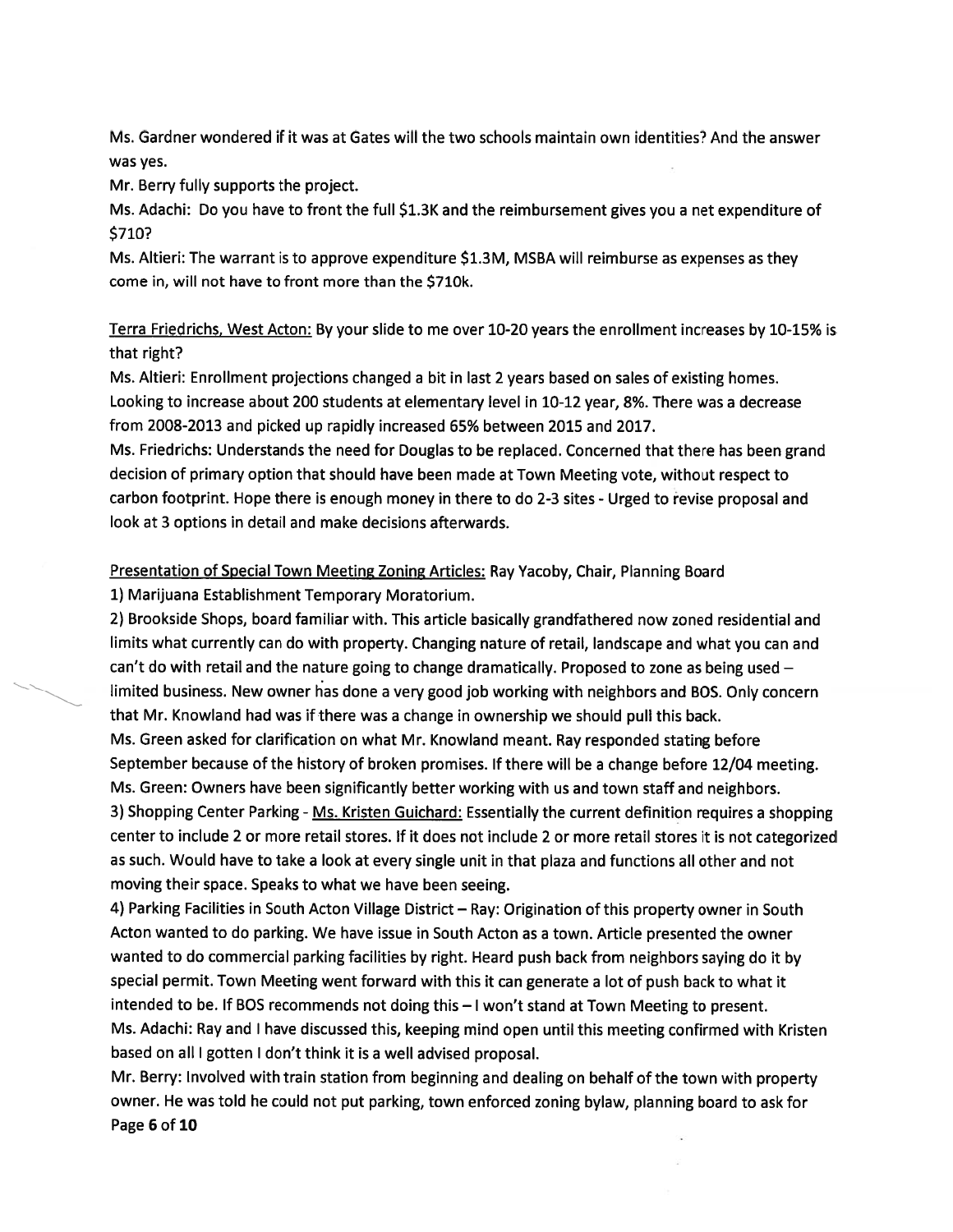change in zoning to allow parking lot. Mr. Berry expressed strong opposition to this article. Very serious mistake for this board to set precedence.

Ms. Green: Recommends we pull this article and enforce current zoning.

Mr. Chang: Agreed to pull.

David Martin, High Street: Stated that there is <sup>a</sup> process problem.

Terra Friedrichs, West Acton: General public, if you don't go to meetings you don't see development of happening. Agreed there are process issues and option to do more outreach - impacts all South Acton. Ms. Guichard: Clarified the process — particular case Gordon Richards consider it for the public hearing from what I understand some citizen interested to move it forward to public hearing. Clarified intention of Planning Department - not having article move forward to public hearing, requested to voice their concerns and by right by property owner.

David Honn, 105 School Street: Appreciates if board pulls. Urge selectmen to help Selby to find money and do traffic analysis.

Danny Factor, 11 Davis Road: Shopping center parking issue of safety and parking lots, more crowded with pedestrians 2 fatalities Trader Joes and Westford. People with disabilities with vehicles. Interested whether this is something that came up and enhancing safety or at least neutral on the matter Ms. Guichard: Yes, talking about the uses and number of parking spaces. No site layout what is categorized as shopping plaza.

Robert Boren, West Acton: Relative to Article 5, doesn't agree that the property owner should have gone against the law, deceitful. Relative to Article 6, marijuana being called <sup>a</sup> gateway drug is <sup>a</sup> ludicrous notion. Stated that children in town have access to drugs and will ge<sup>t</sup> them even without <sup>a</sup> store in town. Continued on with statement regarding personal stories regarding marijuana and marijuana polices. Against Article 6.

Terra Friedrichs, West Acton: Don't think marijuana should go forward. I've stated positions in earlier meetings it is not dangerous and getting from <sup>a</sup> store it is the safest way. Organic locally grown all around and preventing from getting it local from local farms. Really sad.

### Presentation about Citizen Petition Article about Recreational Mariiuana:

Member of Acton Cares: Thank BOS for presen<sup>t</sup> tonight. Asked board to suppor<sup>t</sup> citizen's petition. Went on to speak about recreations marijuana and that message it sends to the children and other towns if the store is introduced into Acton. Continued by stating that we already have an opioid epidemic and would increase the emergency personne<sup>l</sup> because of this. Ended with stating that pro marijuana industry headlines won't mention social cost on the communities. As town leaders please consider our petition it will touch our culture and effect Town of Acton for years to come. Thank you for consideration and time.

Mr. Chang: Knows we often don't take positions of citizen petitions <sup>I</sup> am not going to spea<sup>k</sup> to that. Personally voting against mostly because premise doesn't agree that it is not dangerous, argumen<sup>t</sup> that commercializing and legalization are two different things are ridiculous at its core. Legalization of <sup>a</sup> commodity tend to be commercialized if money to be made for selling them. End of the day think that voters vote on it is fine and happy to have it on Town Meeting but voting against. Page 7 of 10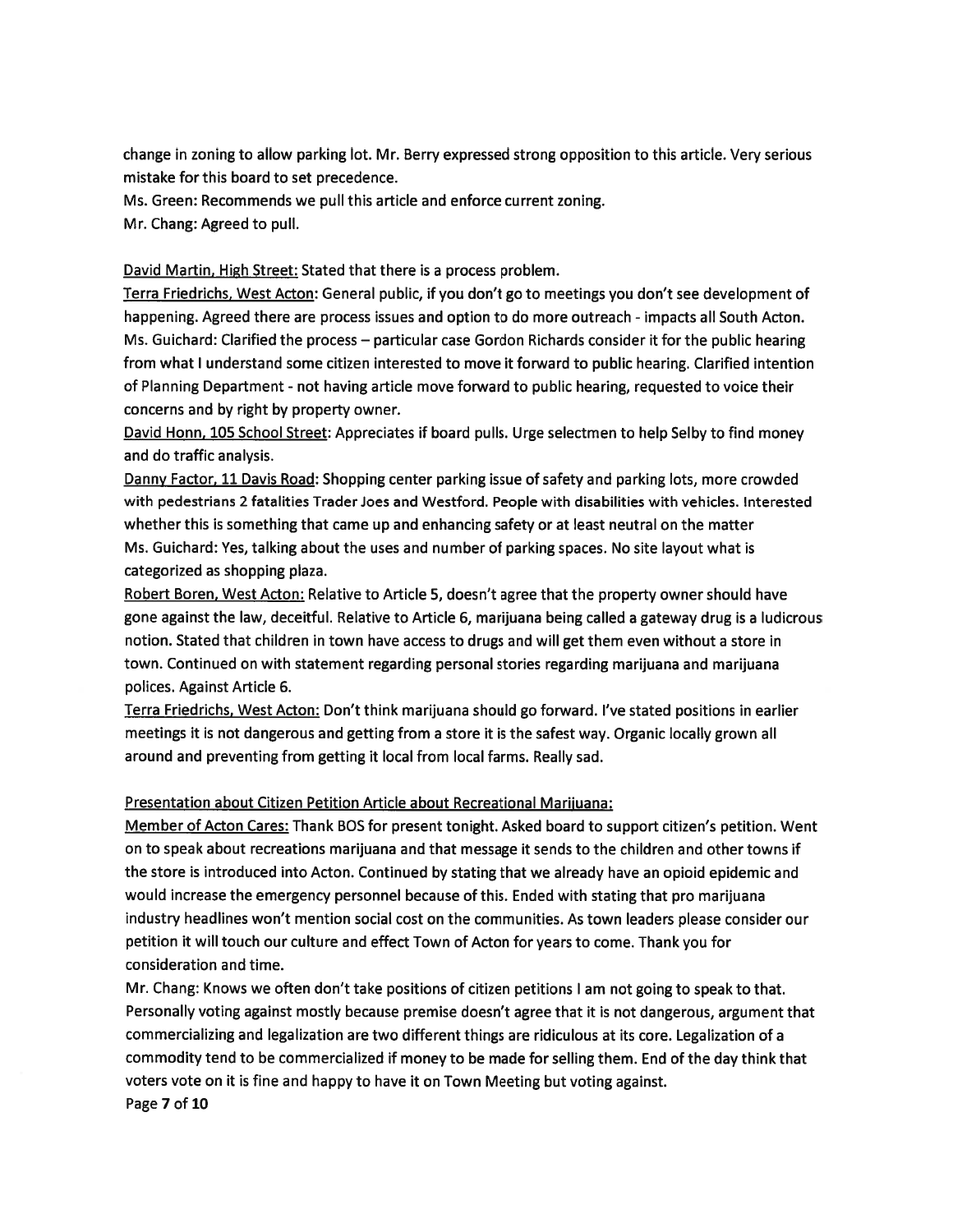David Martin, 71 High St: In favor of recreational marijuana. Why would we object to dispensary in town if no less dangerous than alcohol? There is more harm comes from banning than not banning it. Look at prohibition.

Angie Tso, 2 Bramble Way: Requesting board to suppor<sup>t</sup> citizen petition —the legalization of marijuana is different than bringing it to town, there is traffic impact after you bring store in town. Surrounding towns all already instituted <sup>a</sup> ban. Study shows on regular basis 80% are addicted to drugs. Bright side on headlines you can see how much revenue it can bring to the town. Negative impact the increase law enforcement and emergency vehicles. For the law enforcement, fire code has to be updated in <sup>2018</sup> fire hazard to marijuana business. Do we want to increase the accessibility to the AB students there? Brain doesn't develop until age 26- early access to drug, permanen<sup>t</sup> brain damage.

Ms. Adachi: Presentation we heard just earlier was the presentation. We don't have more than one presentation on given article. Impact on youth, law enforcement, and traffic. I don't see there's <sup>a</sup> need for you to reiterate the same arguments we just heard from your colleague.

Angie Iso, 2 Bramble Way urged BOS to suppor<sup>t</sup> citizen petition.

Mr. Berry: If you want <sup>a</sup> presentation at town meet you need to be in touch with town moderator. Robert Boren, West Acton: Commented to what had to be stated. Do not have right to oppose on liberty. How it can be presumed that what was already written in bylaw citizens by the state can be over turned by town and change what you can't over turn it because you have fears. What is the difference between commercial; and recreation marijuana? Studies funded by whom? Negative impact and negative revenue is already being exchanged — have cash in hand <sup>g</sup>iving it to someone with otherwise ge<sup>t</sup> if store was brought into place.

Margaret Busse, 64 Washington Drive: The issue is important understanding that town voted for this a year ago. A lot of people's minds about legalization and not different than commercializing it. When they were voting with legalization we wanted to make sure people weren't going to prison for smoking pot. Not envisioning that there would be shops in town that there would be accessible to folks. For me I voted against. Do we want this in our town right around the corner? Nimbyism is ok in this regard. Determine the destiny of the town regardless of how I thought about this issue I'd want this town to have <sup>a</sup> robust discussion about this looking at if you allowed this to go forward. Supporting this citizen's petition.

Ms. Adachi: 51% for and 41% against. <sup>I</sup> voted against it not because I'm opposed. <sup>I</sup> didn't like the draft. <sup>I</sup> wasn't comfortable <sup>a</sup> draft law.

Ally Lee, Acorn Park: Many people voted from good heart and don't want to criminalize. Never thought the store would come to the town and become eventually <sup>a</sup> sociality to promote this. Legal or not legal this is the bottom standard to behave in society. Recreational marijuana is not <sup>a</sup> goo<sup>d</sup> representation of town years of effort to build community and school district. Can be destroyed easily if we are not careful. Plea to BOS to suppor<sup>t</sup> the article. Hope we can protect our town's character and set <sup>a</sup> goo<sup>d</sup> role model for our kids.

Corinne Hogseth, Seminole road: Support ban and most of towns around us pu<sup>t</sup> them in <sup>p</sup>lace. Difference between plants in house and <sup>a</sup> store down the street. See no reason for Acton to lead the charge on this. Let's see how the other towns work out the case. <sup>I</sup> hope you would suppor<sup>t</sup> putting this on the ballot

Page 8 of 10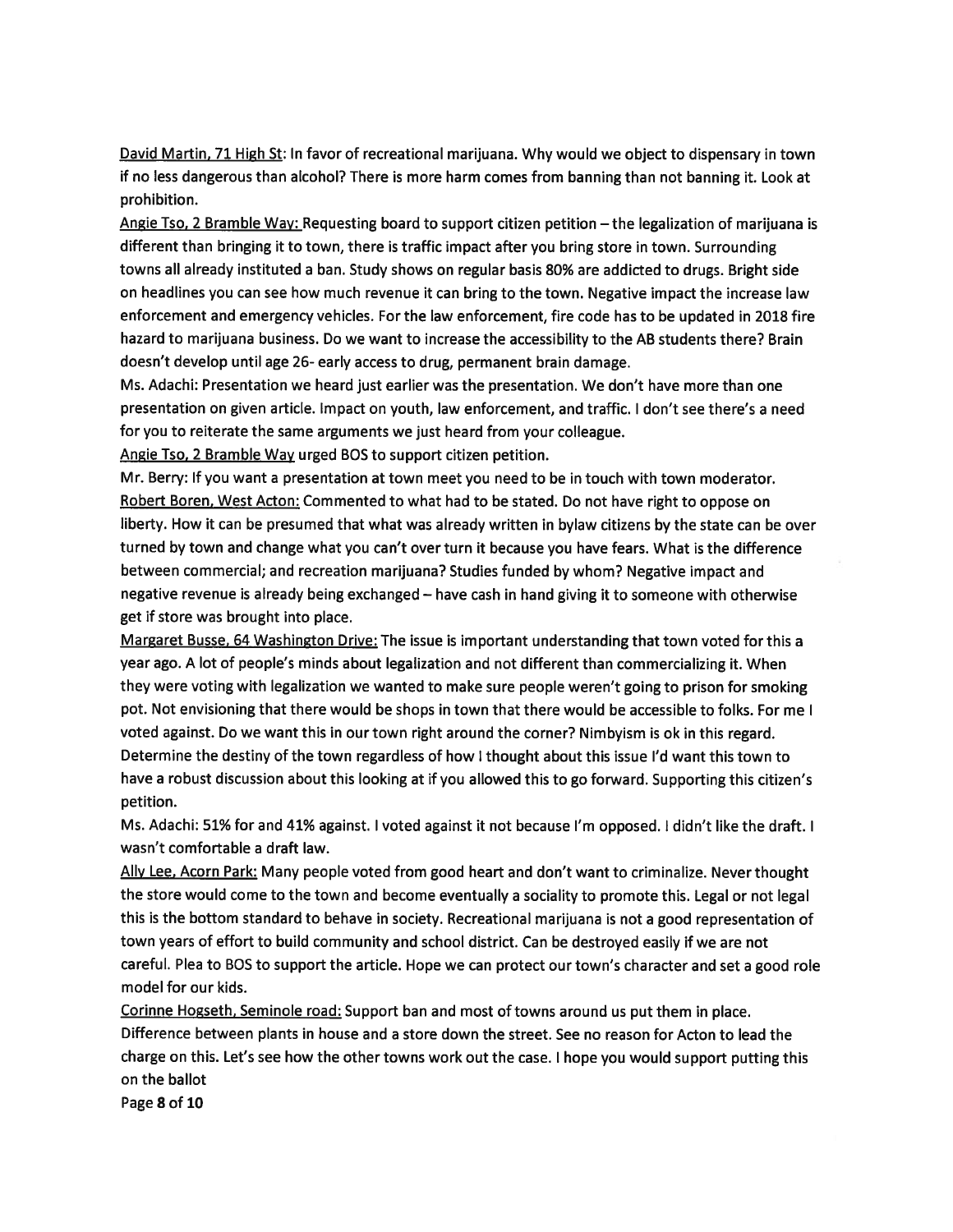Danny Factor, 11 Davis Road: Concerned that board might not always take an opinion just whatever board decides, board should take an opinion. Lot of talk more democratic process BOS should vote against <sup>a</sup> vote on <sup>a</sup> ban. Create democracy responsibility and protecting dignity as well.

Robert Boren. West Acton: Misperception of voters is no reason to rescind the law. Establishing store and cultivation in town is an obscene notion to be <sup>a</sup> cannabis "hub" other towns.

Jenny, Resident: Asked BOS to suppor<sup>t</sup> <sup>a</sup> moratorium and ban recreational marijuana.

Yingmu Zhong, 17 Hazelnut Street: Urge BOS to suppor<sup>t</sup> Action Cares petition for our kids, school and community.

Member of Acton Cares: Mentioned that 65% increase in house sales - new owners came here because of the school district. Would like BOS to suppor<sup>t</sup> this petition.

Angie Tso, 2 Bramble Way: Marijuana business is mostly cash business they can make most of the business is cash based. 1<sup>st</sup> time in 2016 marijuana use has outpaced tobacco use after legalization. Terra Friedrichs: I went to school here in Acton always proud of town and allowing kids to do what they want and not to over make good decision. That was an innovated thing back then. Vote no on this because we have good students and want to have good students.

Mr. Berry: Difficult decision for the health and welfare of our youth. Top priority of town, I have 2 children that went through AB school district and I'm now <sup>a</sup> grandparent. Social issues were all debated, prohibition hasn't worked. Marijuana is widely accessible now and don't see it being more accessible. The money goes to criminals and drug cartels. Regulation is <sup>a</sup> better solution to the problem. If you have to go to <sup>a</sup> criminal they will be selling harder drugs. Finally, I do vote to suppor<sup>t</sup> the moratorium. Ms. Adachi: Concerned that people who are unsuspecting —i.e. edibles. Reservations about the ban, respec<sup>t</sup> all residents who have come out to suppor<sup>t</sup> the ban. These are <sup>a</sup> different product than in my college days.

Ms. Gardner: <sup>I</sup> will suppor<sup>t</sup> this article; the citizens have gone through <sup>a</sup> lot of trouble to ge<sup>t</sup> this on the article

Conversation ensued about whether or not to move the marijuana articles on the warrant. Board is comfortable where the articles are.

## Board to Take Position on Warrant Articles:

Article 1: Ms. Green is assigned, recommended 5-5 Article 2: Mr. Berry is assigned, recommended 5-5 Articles 3, 4: Ms. Gardner is assigned, recommended 5-5 [Article 5: Deleted from warrant pursuan<sup>t</sup> to Board vote, 5-5.] Article 6: Ms. Adachi is assigned, recommended 4-1 (Mr. Chang opposed) Article 7: Ms. Adachi assigned, not recommended 4-1 (Ms. Gardner opposed) Articles 8- 12 (consent agenda): Mr. Chang assigned, recommended 5-5, excep<sup>t</sup> for Article 10, on which vote was 4-0-1 (Mr. Berry abstained)

# Consent Agenda

Ms. Green moved to approve consent items 7-15, Ms. Gardner seconded. All Ayes. Ms. Green moved to adjourn, Mr. Chang seconded. All Ayes. Page 9 of 10